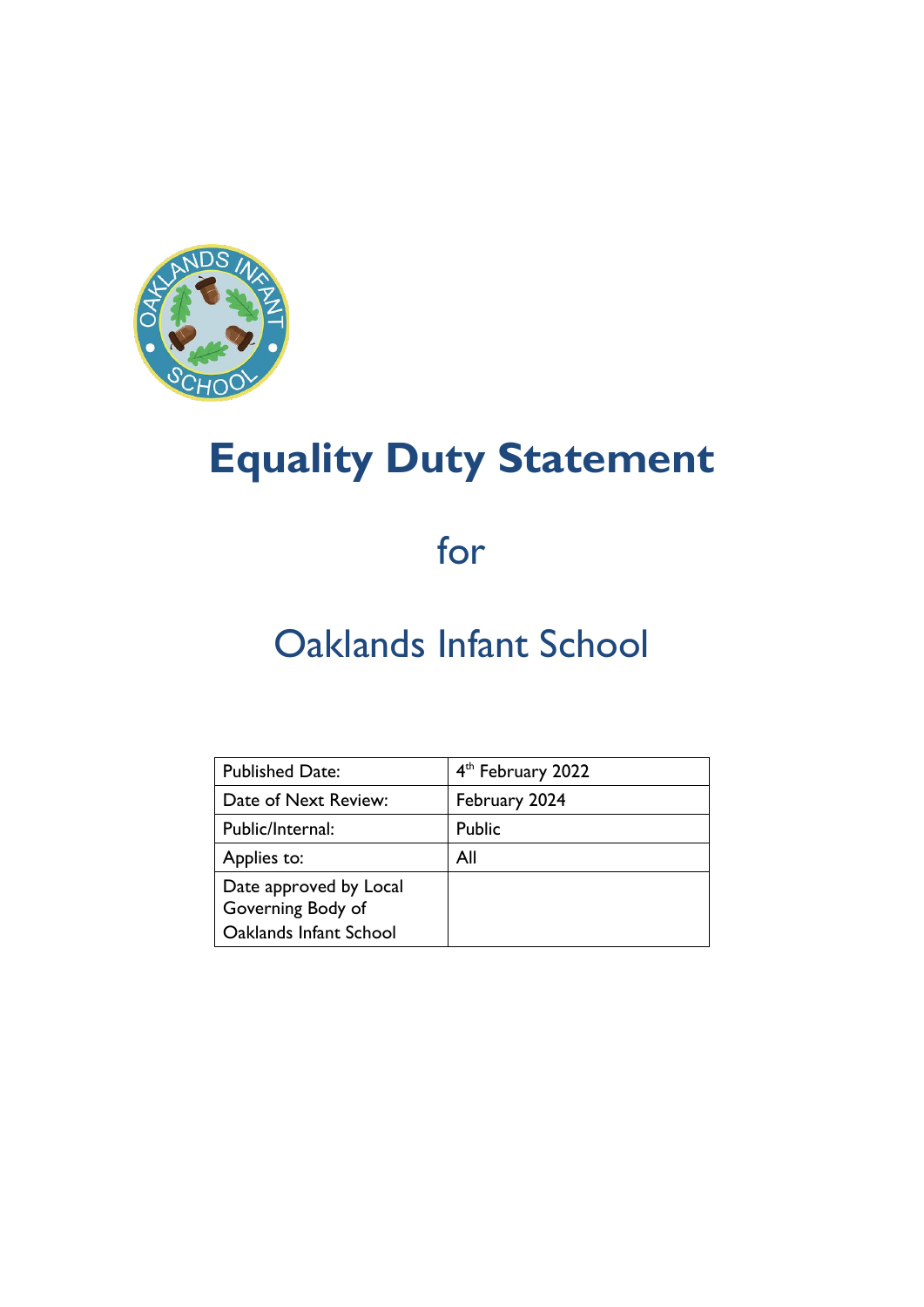#### **Public Sector Equality Duty Statement**

Public bodies such as schools have a duty, under the 2010 Equality Act, to ensure they promote equality within their organisation. This statement outlines how equality, diversity and inclusion underpin the ethos, learning environment and wider community of Oaklands Infant School.

The rights of the individual to be treated with equal dignity and compassion alongside equal protection under law is fundamental to the successes and development of our school, our staff, our pupils and their families.

The Equality Act makes explicit our responsibility to have due regard to the need to:

• Eliminate discrimination and other conduct that is prohibited by the Act

• Advance equality of opportunity between people who share a protected characteristic and people who do not share it

• Foster good relations across all characteristics – between people who share a protected characteristic and people who do not share it.

In this respect, a protected characteristic could be any one of a multitude of factors that are shared by particular groups of people, but will include characteristics such as race, disability, sex, age, religion or belief, sexual orientation, pregnancy and maternity and gender reassignment. Central to a commitment to fulfil this responsibility is a recognition that all groups with protected characteristics fall within the compass of the human race as a whole, and who by definition therefore have equal status and equal rights.

We also seek to recognise that the way in which we treat people is linked to the way we treat the environment in which we live, and the other species who share the planet with us. We do not see compassion and consideration as finite resources, and the equal treatment of people can and should serve as an exemplar of our commitment to, and responsibility for, the wider world. As a school, we are in the privileged position of supporting equality in our current practices, whilst also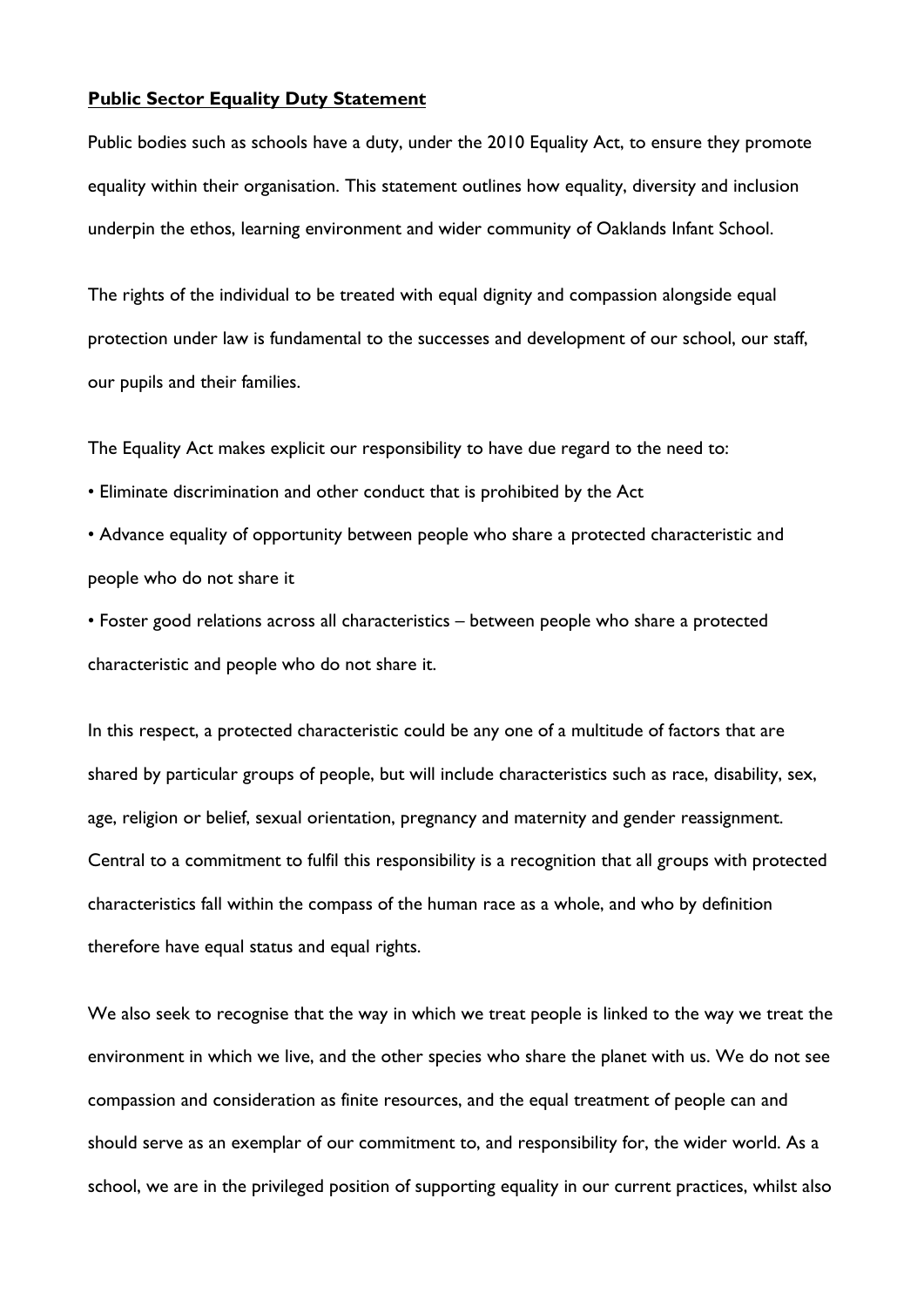helping children to develop and embed the principles of equality and responsibility that will best promote this in the longer term.

#### **Objectives**

Our equality objectives are based on the principles of human rights and human dignity, and can be summarised as follows:

• To ensure that the school retains a culture of advancing equality both in its policies and its practices

• To develop the children's understanding of, and commitment to, the promotion of equality and the elimination of discriminatory practices and beliefs

• To deepen an understanding among all children and staff of the strengths and needs of all protected characteristic groups

• To continue to seek ways in which the culture, policies and practices within school can be further improved to advance equality and to eliminate discrimination

• To celebrate the rich variety of individual and group characteristics which constitute our school community, as well as the wider world.

### **Principles into Practice**

The following list covers some of the main ways in which we seek to implement our moral, ethical and legal responsibilities to ensure equality within our school. This is by no means an exhaustive list but provides a foundation towards understanding our approach. Because we have a duty towards the children in our care as well as to our employees, some measures may be relevant to each of these groups to a greater or lesser extent. However, there is of course a crossover between many of these elements, and although they are numbered for ease of reference, the order in which they are listed should not be seen as being in terms of degree of importance, and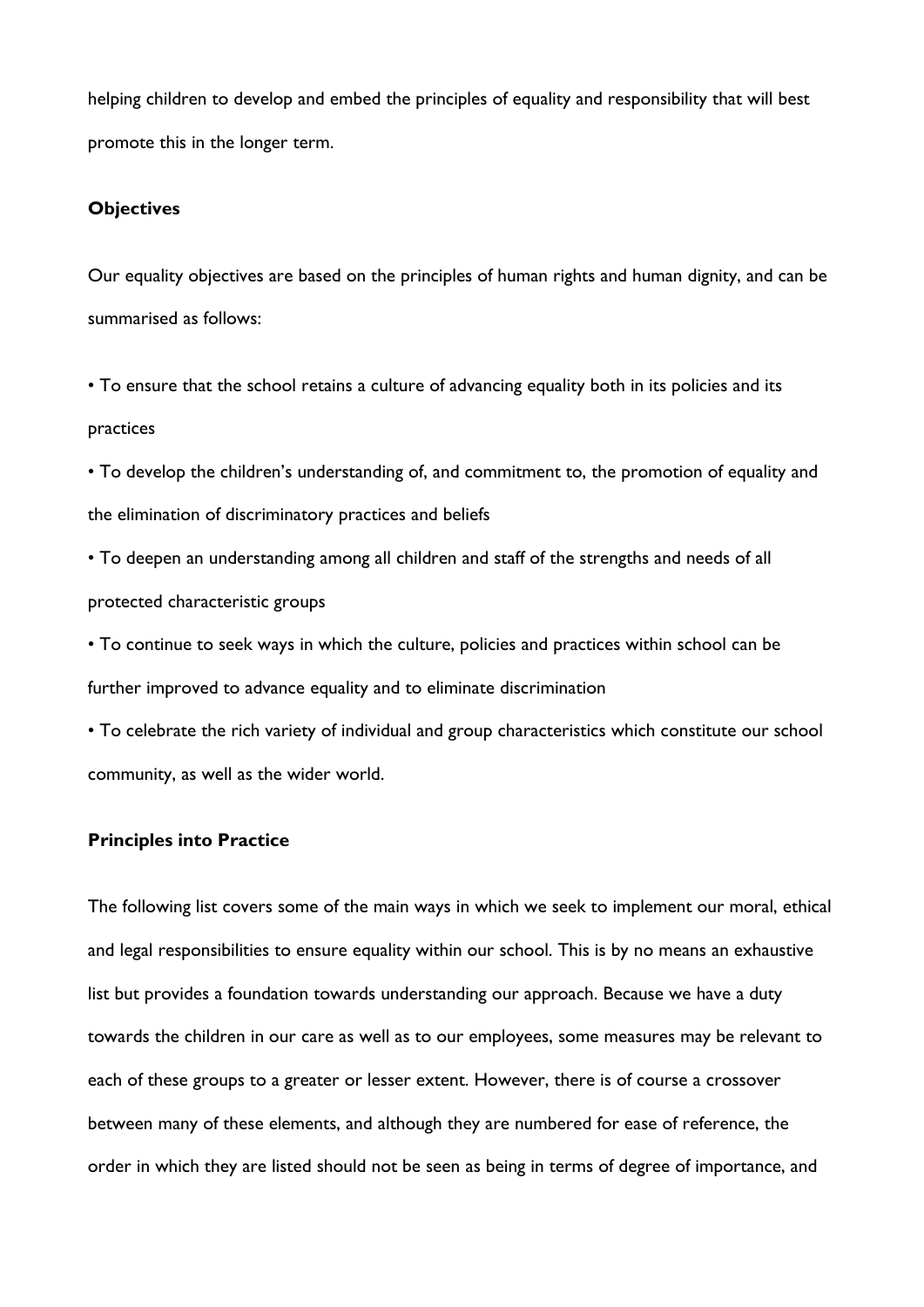nor should each element be seen as a discrete unit. We believe that equal opportunities is an unquestionable principle, and these elements taken together are the basis on which we seek to demonstrate and promote this principle.

1. Whenever the governing body reviews policies in school, we always seek to consider any relevant equal opportunity implications. Where relevant, the details of equal opportunity considerations will be specifically identified. The key policies of the school and the Corvus Learning Trust are kept updated on our websites, and all our policies are available by request at the school office.

2. We regularly analyse the progress and attainment of all children in the school, including the progress and attainment of specific pupil groups. Where we identify significant variations between the children who share a protected characteristic and children in the school generally, we then explore the reasons behind this. It is important to ensure that children in particular groups are not being inadvertently disadvantaged, but it is equally important not to assume that the discrepancy is necessarily a consequence of a particular characteristic. This means that we look at children individually, and examine why the discrepancy is showing up, so that we are best placed to support children in the way that is most appropriate for them. We also recognise that each child is an individual, composed of a multitude of characteristics, and their inclusion in one or more protected characteristic groups should not be seen to define them without reference to everything else that goes to make the whole child.

3. All aspects of the curriculum are open to all children, and we will always make adaptations where necessary to accommodate the particular needs of a child or group of children.

4. We model the British values of respect and tolerance to all people, irrespective of characteristics, and we consider it our moral duty to promote and develop this understanding and good practice in the children themselves. When a child demonstrates intolerance or disrespect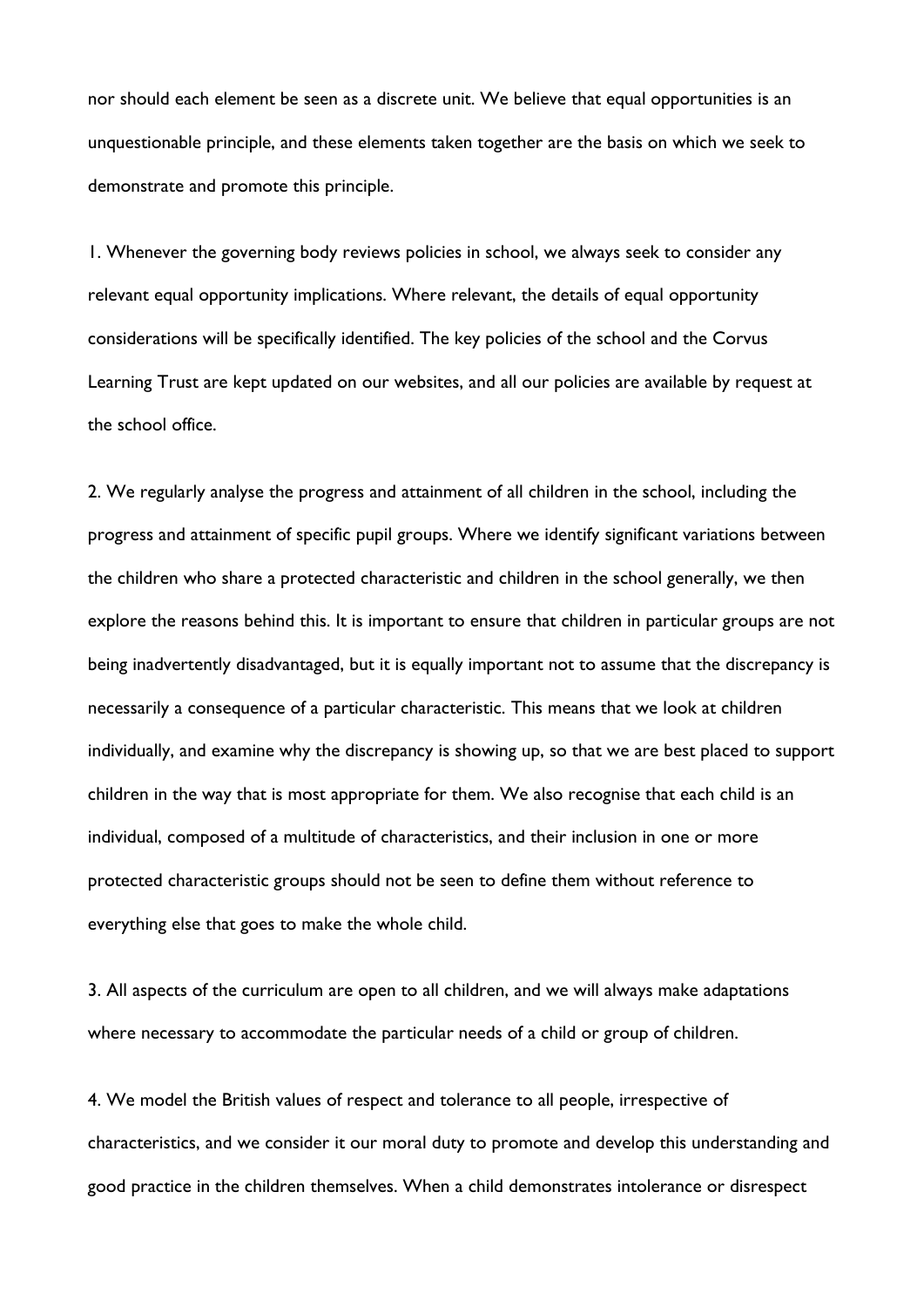with regard to the characteristics of another person, we will work with that child to strengthen their understanding of why their behaviour or language has not been appropriate. In line with our teaching of the academic curriculum, we believe that education is by far the most effective response to incidents of intolerance or disrespect.

5. We promote a culture in which children feel comfortable sharing concerns and worries with adults in school. Although worries can affect all children, those in protected characteristic groups can face greater barriers than their peers do. Three principles are at the heart of our approach to supporting children with their concerns. Firstly, a recognition that what might seem like a small issue to an adult can feel hugely important to a child, so that we listen to the root of a child's anxiety rather than what might be its surface manifestation.

Secondly, we encourage children to develop the language and understanding of complex emotions, so that they are better able to articulate what they are feeling. If a child can't explain what it is that is distressing them, they are less likely to seek help. Children in certain protected characteristic groups may need greater levels of support in developing these skills.

Thirdly, we place great emphasis on the development of strong relationships between all adults and children in the school, based on mutual trust and respect. Consequently, when a child feels vulnerable or worried, they are able to choose, from a number of adults that they know well, the person they feel most comfortable approaching.

6. We also seek to promote a culture in the school that recognises the needs of staff members, whether this is in terms of emotional support, time off to attend family events or medical appointments, or requests for changes in working arrangements. Because the individual needs of staff members can sometimes be directly linked to their membership of a protected characteristic group, we see our duty to be compassionate employers to be particularly relevant in supporting members of staff in this respect.